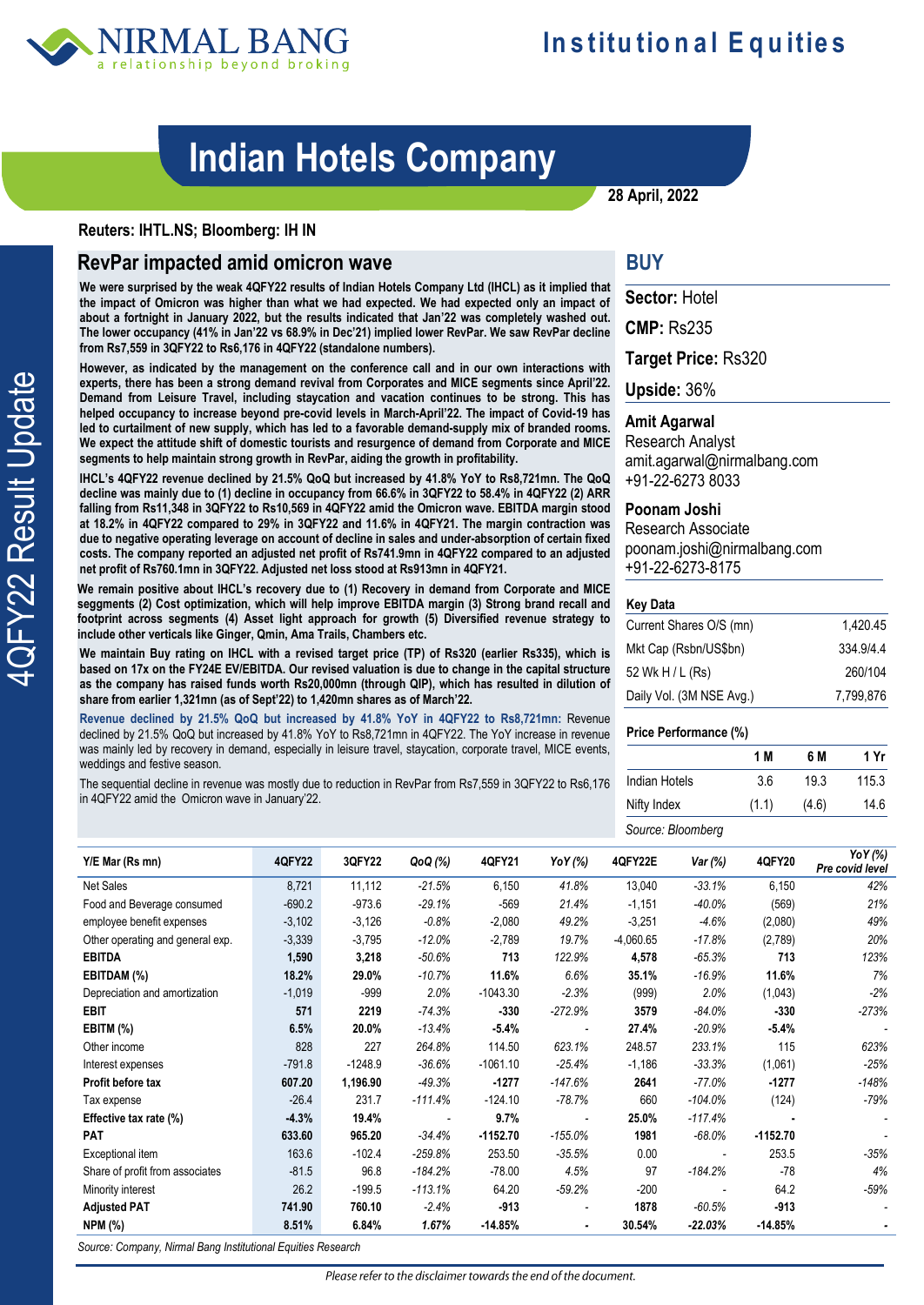

**Weak revenue due to adverse impact from Omicron:** The company's key markets like Mumbai, Bangaluru and NCR were affected due to the third covid wave. We note that in Jan'22, revenue recovery in Mumbai, Delhi and Bengaluru stood at 34%, 31% and 47% of Jan'20 level (pre-covid level). Post Omicron scare, the revenue recovery picked up in Feb'22/Mar'22. The revenue recovery was 60%/84% in Feb'22/Mar'22 compared to precovid level for the Mumbai region, 53%/79% in Feb'22/Mar'22 (compared to pre-covid level) for the NCR region and 65%/94% in Feb'22/Mar'22 (compared to pre-covid level) for the Bengaluru region.

Occupancy in the leisure segment decreased from 66% in 3QFY22 to 57% in 4QFY22 and in the non-leisure segment from 67% in 3QFY22 to 60% in 4QFY22. ARR in leisure/non-leisure segments decreased by 13%/4% QoQ to Rs14,554/Rs7,226 in 4QFY22. The decline in ARR was mainly due to the adverse impact of the third covid wave.

Overall revenue recovery in 4QFY22 in domestic hotels was ~75% of 4QFY20 level (pre-covid level). International recovery in 4QFY22 stood at ~78% of 4QFY20 level. Metro cities in India and international destinations such as the UK, Maldives and Dubai contributed to the revenue recovery in 4QFY22 due to leisure and corporate travel. The company's recovery in RevPar post January'22 (impacted by 3<sup>rd</sup> wave) was higher in most geographies across India (see exhibit 3).

**Negative operating leverage affects EBITDA margin:** The company reported a decline in EBITA margin by 1,070bps QoQ to 18.2% mostly due to (1) decline in revenue by 21.5% QoQ (as stated above) (2) Increase in certain fixed costs amid inflationary pressure due to the Russia-Ukraine conflict.

The company employed certain cost-control measures in both domestic as well as international markets, such as manpower rationalization, lease negotiations and surrender of leased ball room (in Pierre), which resulted in reduction in total expenditure by 24%, with the fixed cost falling by 18% and corporate overheads by 28% in 4QFY22 compared to 4QFY20 (pre-covid level). The cost-control measures employed by the company also resulted in improvement in EBITDA margin by 660bps YoY to 18.2% in 4QFY22.

**Adjusted net profit stood at Rs742mn in 4QFY22 compared to an adjusted net profit of Rs760mn and a net loss of Rs913mn in 3QFY22 and 4QFY21:** The company reported an adjusted net profit of Rs742mn in 4QFY22 compared to an adjusted net profit of Rs760mn in 3QFY22 and a net loss of Rs913mn in 4QFY21. The QoQ decline was due to (1) decrease in net revenue by 21.5% QoQ (2) decrease in other operating and general expenses by ~12% QoQ, which was at a lower rate compared to a sharp decrease in revenue by 21.5% QoQ. (3) Increase in depreciation expenses by 2% QoQ.

## **Key takeaways from the management call/presentation:**

**Revenue recovery (same store) at ~75% of pre-covid level in 4QFY22:** In 4QFY22, the company reported recovery in revenue at 75%/78% of 4QFY20 level in domestic/international markets. The strong recovery was witnessed majorly in metro cities and international destinations like the UK, Maldives and Dubai (post Jan'22 , which was impacted by  $3<sup>rd</sup>$  wave). The company has undertaken certain cost-control measures such as manpower rationalization and lease renegotiations, which have resulted in reduction of total expenses by 24% compared to 4QFY20 level. In 4QFY22, the Ginger brand achieved revenue recovery at ~96% of 4QFY20 level (pre covid level). The company saw some impact on revenue in 4QFY22 as Jan'22 saw cancellations due to the omicron scare.

**Revenue driven by overall RevPar recovery (same store) to 80% of pre-covid level in 4QFY22:** The overall RevPar recovery in 4QFY22 was primarily driven by strong growth in demand for leisure destinations, corporate travel and MICE events. RevPar as a percentage of pre-covid level was as follows: (1) Rajasthan at 84% (2) Goa at 100% (3) Chennai at 85% (4) Hyderabad at 76% (5) Kolkata at 70% and (6) Kerala at 67%. However, the recovery was slower in metro cities like Mumbai (59%), Delhi & NCR (58%) and Bengaluru (57%). As per management, supply constraints were witnessed in certain markets, which led to better ARR. It expects supply to remain constrained for a few more years.

**Mid-Market demand recovery is expected faster**: The management stated in the concall that leisure demand fared well, with international travel leading to higher discretionary spends on domestic leisure travel. It foresees people returning to office resulting in demand for MICE events and corporate travel.

**Growth strategy focused on new and re-imagined business:** The management stated that revenue growth over the next few years will be driven increasingly by other businesses like Ginger, management contracts, Qmin, Ama Trails and Chambers memberships. In 4QFY22, revenue recovery at Ginger was at 96% of 4QFY20 level (pre-covid level). The management in the conference call stated that the average EBITDA margin was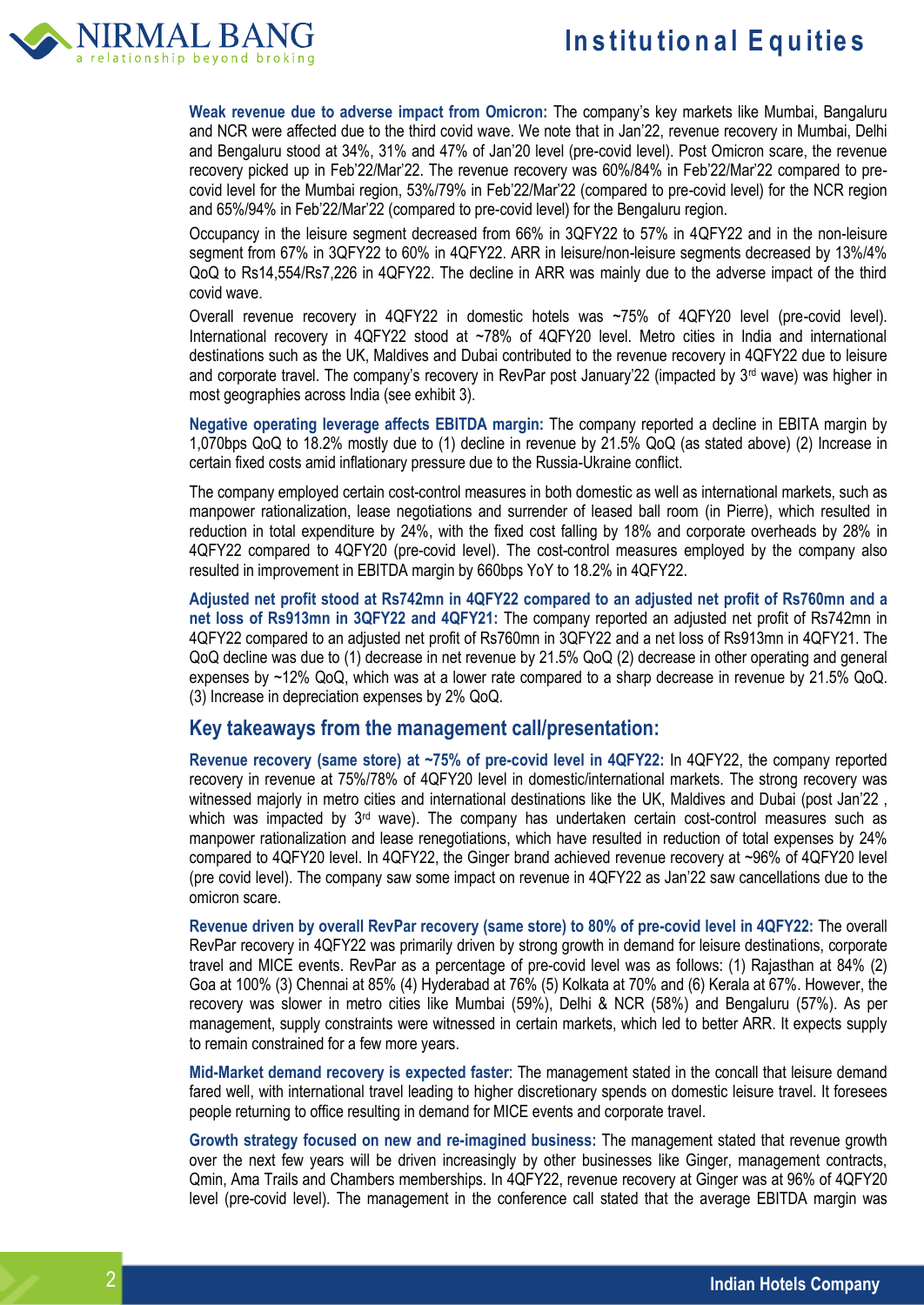

more than 50% in 4QFY22 for all 5 businesses combined, namely Ginger, Chambers, Management Contracts, Qmin and Ama.

**Capex plans to support growing demand from customers:** The management stated that post-pandemic, there has been a sharp rise in customer preference towards safety and hygiene. The company is planning to add 7,500 keys over the next 2-3 years with Ginger taking a major proportion of shares in room pipeline i.e. 40% followed by Taj (32%) and Vivanta 19%. The management guided that company will incur a capex of ~4-5% of revenue in the foreseeable future.

**Net debt/equity declines from 0.32x in 3QFY22 to -0.01x in 4QFY22:** The management on the conference call mentioned that they raised ~Rs39.82bn through QIP and rights issues. The proceeds will be mostly used to pay debt amounting to Rs4,500mn while the remaining will be used to scale up its existing business and in meeting capex. The company's net cash position stood at Rs1,060mn in 4QFY22 compared to net debt of Rs19,050mn in 3QFY22. The net debt to equity declined from 0.32x in 3QFY22 to [-]0.01x in 4QFY22 on account of strong cash balance.

### **Other highlights:**

**1** The company signed 19 new hotels in FY22; it entered 16 cities, 4 new destinations and management contracts comprised 70%.

**2.** The company intends to grow the Ama brand from the current level of ~80 properties to over ~500 properties over the next 5 years.

**3.** Presently, Qmin has expanded its presence to 20 cities, delivering over 90 IHCL restaurants across India. The company aspires to expand the Qmin brand footprint to at least 25 cities.

4. The Chamber's FY22 revenue stood at Rs850mn and it has 2,400+ members as of 4QFY22.

5. As per management, RevPar is expected to reach pre-covid levels once its three key markets, namely Delhi, Bangaluru and Mumbai bounce back to at least 90-95% of pre-covid levels amid corporate and MICE travel picking up.

**Maintain Buy with a revised TP of Rs320 (earlier Rs335):** Our revised TP of Rs320 (from earlier Rs335) is based on 17x on the FY24E EV/EBITDA. Our revised valuation is due to change in capital structure as the company has raised funds amounting to Rs20,000mn (through QIP), which has resulted in dilution of shares from earlier 1,321mn (as of Sept'22) to 1,420mn shares (as of March'22).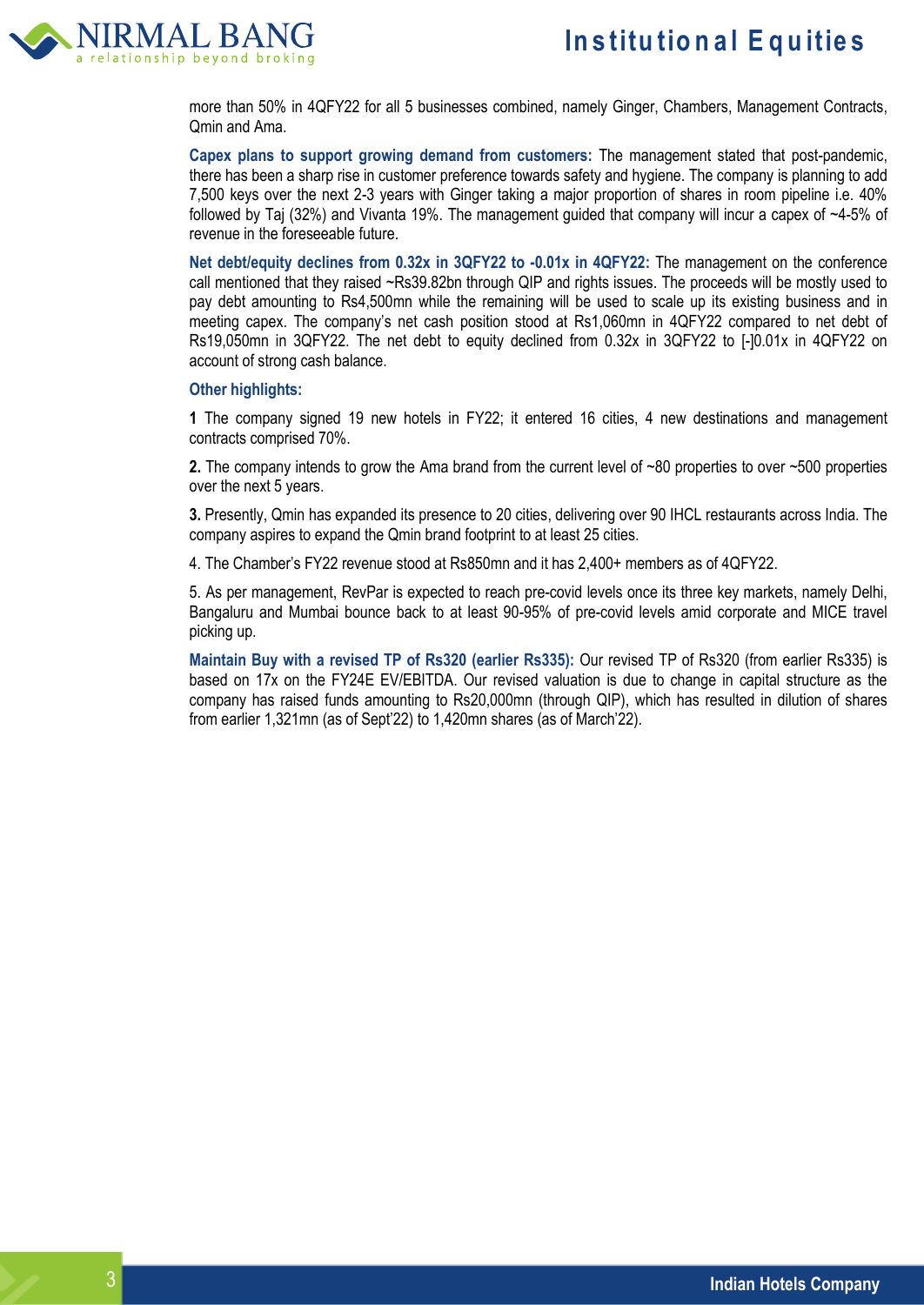## BAN in hevond broking

# **Institutional Equities**

### **Exhibit 1: Debt profile**

| <b>Particulars</b> | 4QFY22   | 3QFY22 | <b>2QFY22</b> | <b>1QFY22</b> | 4QFY21 | 3QFY21 | 2QFY21 | <b>1QFY21</b> | 4QFY19 |
|--------------------|----------|--------|---------------|---------------|--------|--------|--------|---------------|--------|
| <b>Gross Debt</b>  | 19,850   | 27,300 | 40.810        | 40.420        | 36.330 | 35.880 | 34.620 | 29.670        | 23,260 |
| Net Debt           | (1,060)  | 19,050 | 35.710        | 36.120        | 31.100 | 30.790 | 29.420 | 23.280        | 20,851 |
| Net Debt: Equity   | $-0.01x$ | 0.32x  | 0.93x         | 0.73x         | 0.73   | 0.71   | 0.68   | 0.48          | 0.48   |

*Source: Company, Nirmal Bang Institutional Equities Research* 

## **Exhibit 2: Monthly operational and financial parameters**

| <b>Particulars</b>                              | Sept-20 | Oct-20 | Nov-20 | Dec-21 | <b>Jan-21</b> | Fec-21 | Mar'21 | Oct'21 | Nov'21 | Dec'21 | 4QFY22 | 1QFY22 | <b>2QFY22</b> | 3QFY22 | 4QFY22 |
|-------------------------------------------------|---------|--------|--------|--------|---------------|--------|--------|--------|--------|--------|--------|--------|---------------|--------|--------|
| <b>IHCL Standalone Occupancies (%)</b>          | 34.5%   | 40.8%  | 46.7%  | 54.6%  | 56.0%         | 61.8%  | 54.0%  | 64.4%  | 66.50% | 68.90% | 57.1%  | 28.4%  | 43.0%         | 66.6%  | 58.4%  |
| <b>IHCL Standalone ARR (Rs)</b>                 | 6.544   | 7.068  | 8.163  | 9,318  | 8.453         | 8.700  | 8.457  | 9.671  | 11.347 | 12.915 | 8.537  | 7.024  | 7.858         | 11.348 | 10.569 |
| <b>IHCL Standalone RevPar (Rs)</b>              | 2.258   | 2.886  | 3.814  | 5,087  | 4.733         | 5,379  | 4,567  | 6.232  | 7,541  | 8.904  | 4.877  | .992   | 3,342         | 7.559  | 6.176  |
| <b>IHCL Standalone Room Revenues (Rs mn)</b>    | 300     | 390    | 510    | 700    | 660           | 680    | 670    | 870    | 1,010  | 1.230  | 2.010  | 820    | .930          | 3.110  | 2,500  |
| <b>IHCL Standalone F&amp;B Revenues (Rs mn)</b> | 200     | 330    | 590    | 690    | 540           | 620    | 570    | 740    | 970    | 1130   | .730   | 650    | .660          | 2.840  | 2,000  |
| <b>IHCL Standalone Other Revenues (Rs mn)</b>   | 470     | 250    | 380    | 500    | 310           | 360    | 370    | 520    | 600    | 640    | 1.040  | 790    | .220          | 1,760  | 2,250  |

*Source: Company, Nirmal Bang Institutional Equities Research*

## **Exhibit 3: Geography wise recovery in RevPar as a % of 4QFY20 revenue**



**Exhibit 4: Domestic market revenue recovery in 4QFY22, 3QFY22, 2QFY22 and 1QFY22 v/s Pre-covid level**



*Source: Company, Nirmal Bang Institutional Equities Research Source: Company, Nirmal Bang Institutional Equities Research*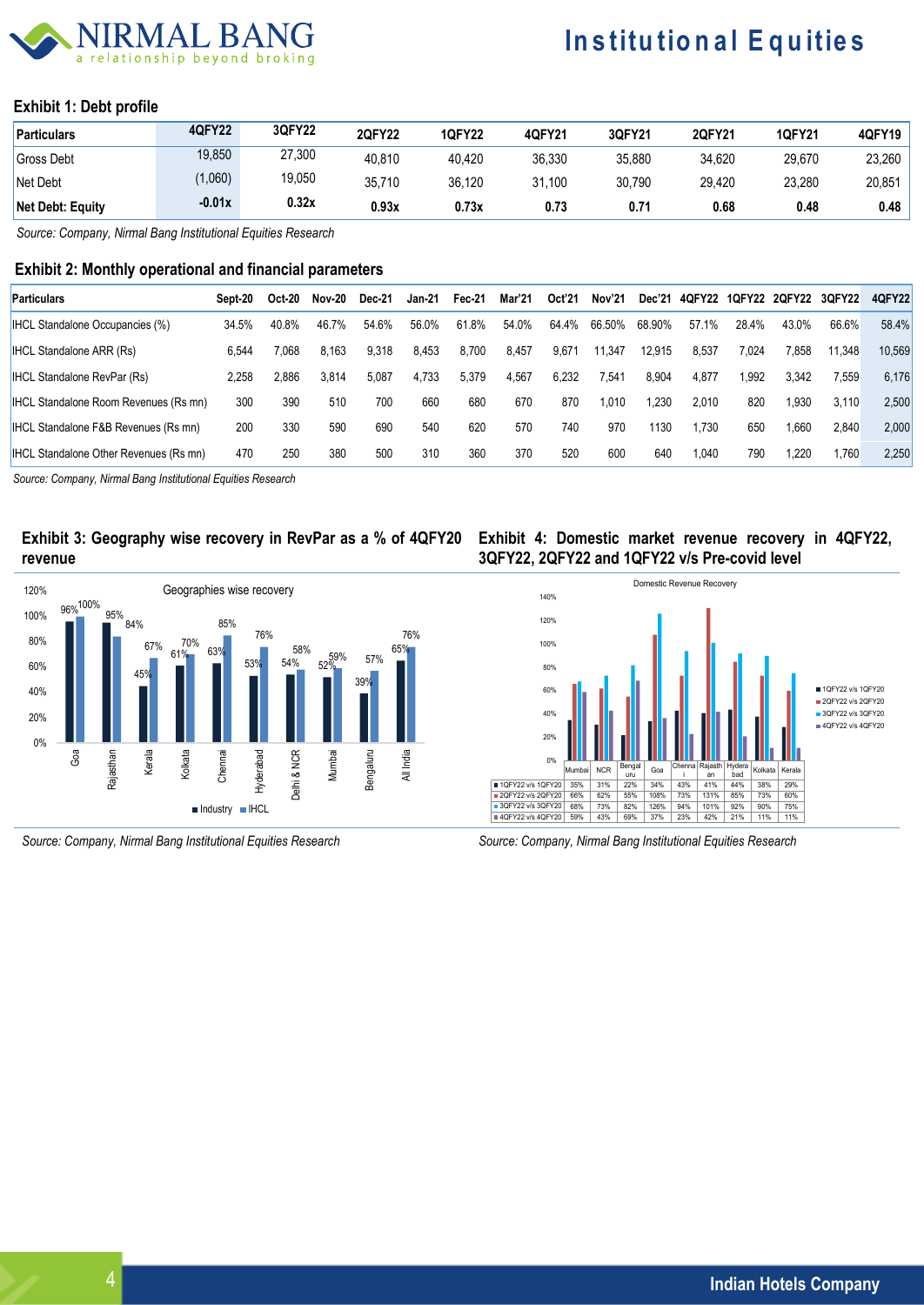

# **Institutional Equities**

### **Exhibit 5: International market revenue recovery in 1QFY22, 2QFY22 & 3QFY22 vs pre-covid level**



 *Source: Company, Nirmal Bang Institutional Equities Research*





 $\blacksquare$  Industry  $\blacksquare$  IHCL

*Source: Company, Nirmal Bang Institutional Equities Research*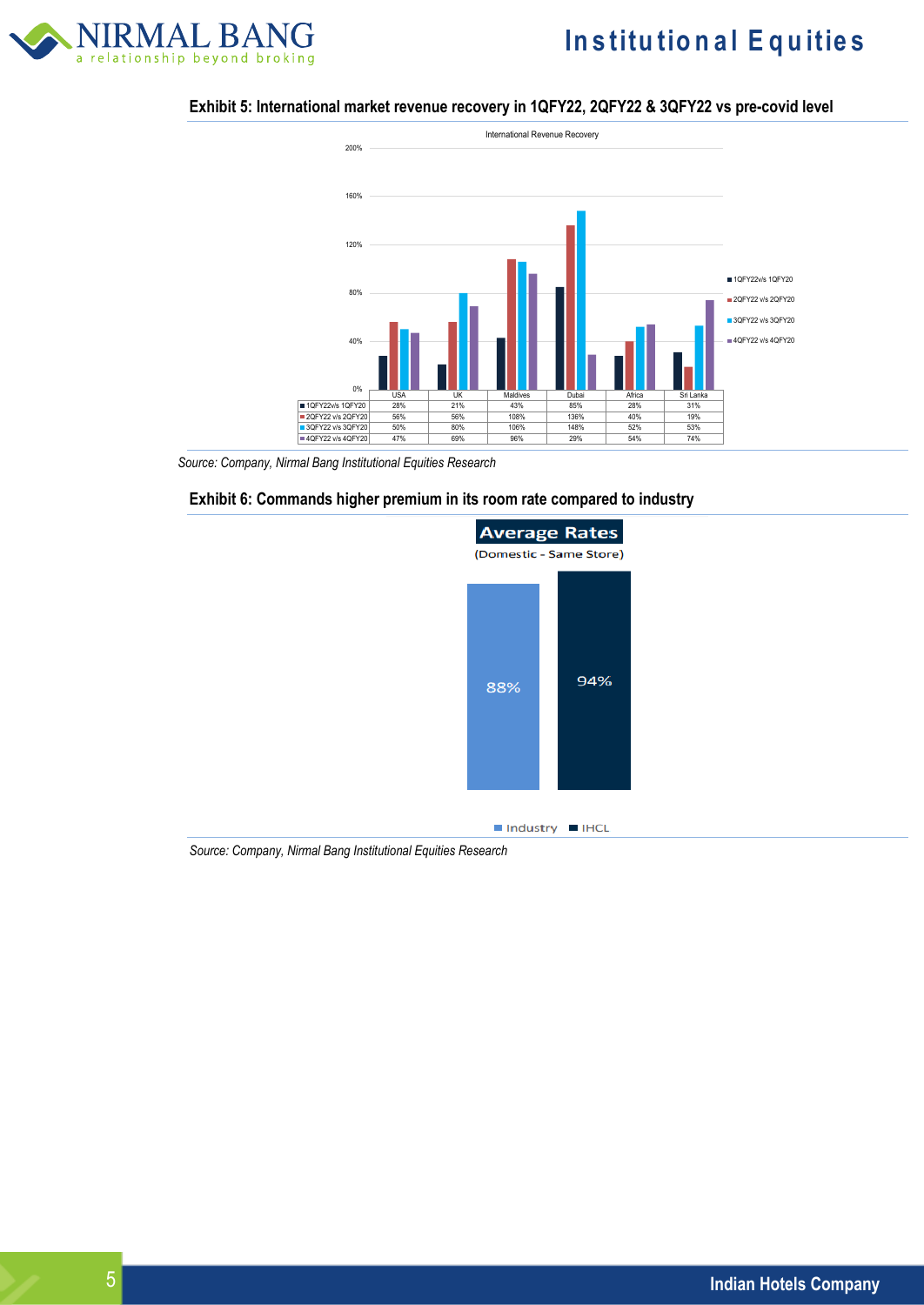

## **Exhibit 7: 1-year forward Price/BV chart**



*Source: Company, Nirmal Bang Institutional Equities Research*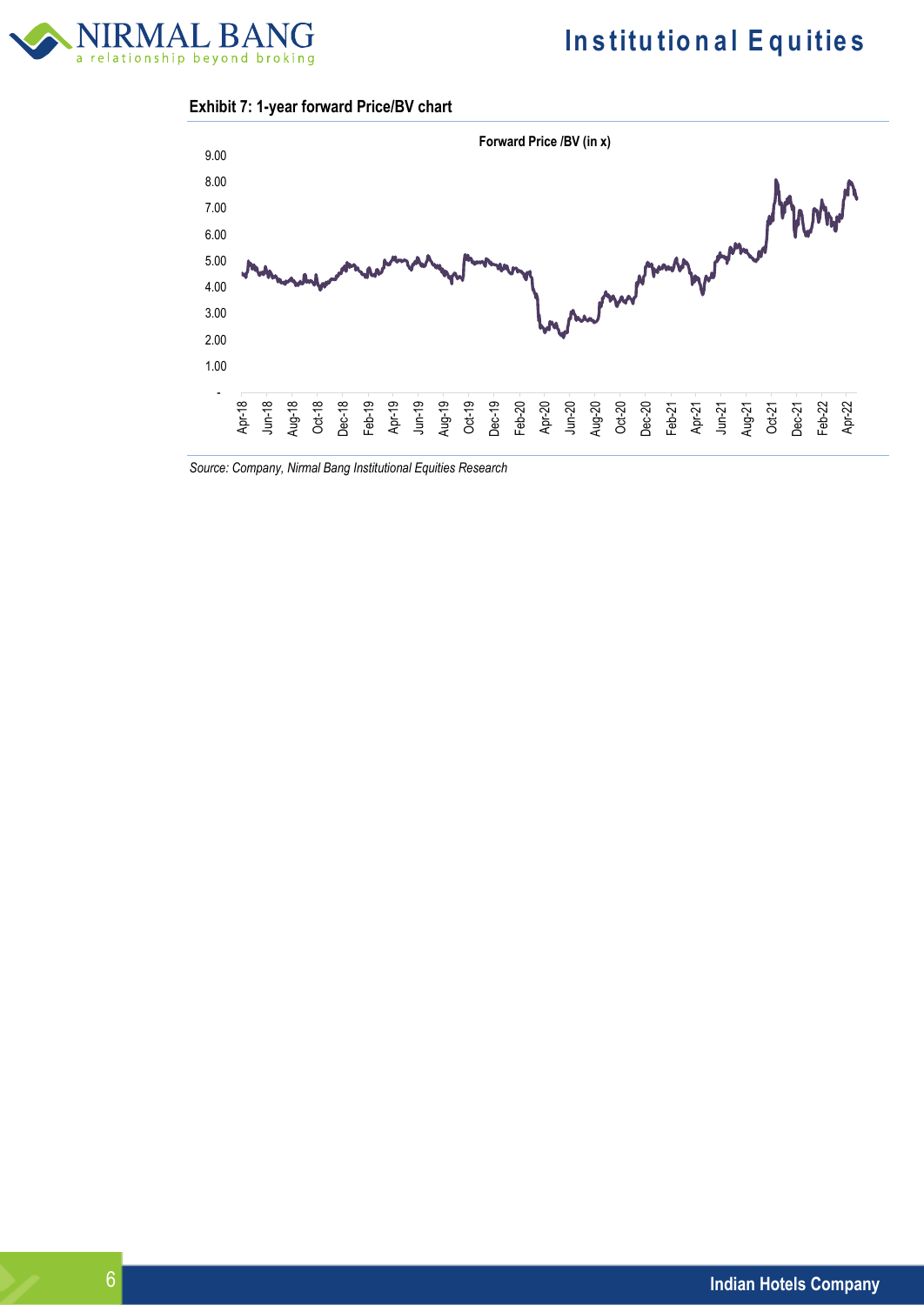

# **In s titu tio n a l E q u itie s**

## **Financial statement**

#### **Exhibit 8: Income statement**

| Y/E March (Rs mn)           | <b>FY20</b> | <b>FY21</b> | <b>FY22</b> | FY23E    | FY24E    |
|-----------------------------|-------------|-------------|-------------|----------|----------|
| <b>Net sales</b>            | 44,631      | 15,752      | 30,562      | 55,377   | 63,950   |
| Growth YoY (%)              | (1.1)       | (64.7)      | 94.0        | 81.2     | 15.5     |
| COGS                        | 3.706       | 1.438       | 2.572       | 4,214    | 4,798    |
| <b>Operating Costs</b>      | 17,645      | 10,669      | 14,154      | 18,938   | 19,885   |
| Other expenses              | 13,606      | 7,262       | 9,788       | 12,244   | 12,946   |
| <b>EBITDA</b>               | 9,675       | (3,618)     | 4,048       | 19,980   | 26,321   |
| EBITDA growth (%)           | 16.6        | (137.4)     | (211.9)     | 393.6    | 31.7     |
| EBITDA margin (%)           | 21.7        | (23.0)      | 13.2        | 36.1     | 41.2     |
| Depreciation                | 4,042       | 4,096       | 4,061       | 5,054    | 5,229    |
| EBIT                        | 5,633       | (7,714)     | (13)        | 14,927   | 21,092   |
| EBIT (%)                    | 12.6        | (49.0)      | (0.0)       | 27.0     | 33.0     |
| Interest expense            | 3.411       | 4,028       | 4,277       | 2,476    | 986      |
| Other income                | 1,324       | 1,647       | 1,552       | 1,816    | 1,907    |
| <b>Exceptional Items</b>    | 410         | 1,600       | 156         |          |          |
| Earnings before tax         | 3,955       | (8, 495)    | (2, 582)    | 14,267   | 22,013   |
| Tax-total                   | 448         | (1, 553)    | (358)       | 3,591    | 5,541    |
| Rate of tax (%)             | 11.3        | 18.3        | 25.2        | 25.2     | 25.2     |
| Net profit                  | 3,508       | (6, 942)    | (2, 224)    | 10,676   | 16,472   |
| Profit/Loss Attributable to | (93)        | 755         | 173         | (427)    | (659)    |
| Share of Profits and losses | 130         | (1,014)     | (426)       | (1, 118) | (1, 174) |
| <b>Adjusted PAT</b>         | 3,544       | (7, 201)    | (2, 477)    | 9,131    | 14,639   |
| % growth                    | 23.6%       | ΝA          | NA          | -469%    | 60%      |
| EPS (FD)                    | 2.98        | (6.05)      | (1.74)      | 6.43     | 10.31    |
| % growth                    | 24%         | NA          | <b>NA</b>   | (468.6)  | 60.3     |

| Y/E March (Rsmn)                       | <b>FY20</b> | <b>FY21</b>              | <b>FY22</b> | FY23E    | FY24E    |
|----------------------------------------|-------------|--------------------------|-------------|----------|----------|
| Profit after Tax                       | 3,544       | (7, 201)                 | (2, 477)    | 9,131    | 14,639   |
| Depreciation                           | 4,042       | 4,096                    | 4,061       | 5,054    | 5,229    |
| Finanace costs                         | 3,411       | 4,028                    | 4,277       | 2,476    | 986      |
| Other Income                           | 1,324       | 1,647                    | 1,552       | 1,816    | 1,907    |
| Others                                 |             |                          |             |          |          |
| Working capital changes                | (4,836)     | 1,027                    | (6,923)     | (2,592)  | (638)    |
| <b>Operating Cash Flow</b>             | 4,838       | 304                      | (2,615)     | 12,252   | 18,309   |
| Capital Expenditure                    | (5, 542)    | (7,665)                  | (4, 166)    | (2,376)  | (2,300)  |
| <b>Net Cash After Capex</b>            | (704)       | (7, 362)                 | (6,781)     | 9,876    | 16,009   |
| Other income/(expense)                 | 2,480       | 2,281                    | 1,447       | 1,524    | 1,600    |
| Issue/(Buyback of Equity)              |             | $\overline{\phantom{a}}$ | 19,920      | 19,901   |          |
| Proceeds/Repayment of borrowings       | 2,761       | 10,308                   | (16, 481)   | 2,480    | (10,000) |
| Finance costs                          | (3, 411)    | (4,028)                  | (4,277)     | (2, 476) | (986)    |
| Others                                 | 2,093       | (454)                    | (1,099)     | 1,315    | 1,372    |
| <b>Cash flow from Financing</b>        | 1,443       | 5,826                    | (1, 937)    | 21,220   | (9,614)  |
| <b>Total Cash Generation</b>           | 3,219       | 745                      | (7, 271)    | 32,620   | 7,995    |
| Opening Cash Balance                   | 2,409       | 3,156                    | 1,536       | 11,878   | 21,988   |
| <b>Closing Cash &amp; Bank Balance</b> | 3,156       | 1,536                    | 11,878      | 21,988   | 24,930   |
|                                        |             |                          |             |          |          |

*Source: Company, Nirmal Bang Institutional Equities Research*

## *\* Adjusted PAT - After minority interest and Share of associates and JV*

*Source: Company, Nirmal Bang Institutional Equities Research* 

### **Exhibit 9: Balance sheet**

| Y/E March (Rs mn)               | <b>FY20</b> | <b>FY21</b> | <b>FY22</b> | FY23E    | FY24E    |
|---------------------------------|-------------|-------------|-------------|----------|----------|
| Share capital                   | 1,189       | 1,189       | 1,420       | 1,420    | 1,420    |
| Reserves and surplus            | 42,379      | 35,295      | 66,548      | 77,191   | 88,317   |
| Net worth                       | 43,568      | 36,485      | 67,968      | 78,612   | 89,738   |
| Loans                           | 26,021      | 36,328      | 19,848      | 22,328   | 12,328   |
| Lease Liabilities               | 18,987      | 18,855      | 19,031      | 18,811   | 18,573   |
| Minority Interest               | 7,649       | 6,346       | 5,930       | 5,930    | 5,930    |
| Provisions                      | 1,211       | 917         | 951         | 999      | 1,049    |
| Deferred Tax Liability          | 1,869       | 781         | 876         | 920      | 966      |
| Other Non- Current Liability    | 2,194       | 347         | 396         | 416      | 437      |
| <b>Total capital employed</b>   | 1,01,499    | 1,00,058    | 1,17,654    | 1,28,015 | 1,29,019 |
| Goodwill on consolidation       | 6,146       | 6,110       | 6,229       | 6,229    | 6,229    |
| Property, Plant & Equipment     | 61,051      | 64,620      | 64,726      | 62,739   | 60,503   |
| Right to use                    | 15,833      | 15,297      | 15,134      | 14,442   | 13,751   |
| Investments                     | 9,904       | 10,345      | 10,643      | 10,643   | 10,643   |
| Loans and Advances              | 167         | 51          |             |          |          |
| <b>Other Non-Current Assets</b> | 7,710       | 7,166       | 7,423       | 7.794    | 8,184    |
| <b>Total Non-Current Assets</b> | 1,00,810    | 1,03,588    | 1,04,155    | 1,01,849 | 99,310   |
| <b>Trade Payables</b>           | 3,893       | 3,178       | 3,873       | 3,600    | 3,902    |
| Advance from customers          |             |             |             |          |          |
| Other current liabilities       | 8,246       | 10,184      | 10,065      | 7,781    | 8,170    |
| Provisions (Current)            | 1,545       | 1,708       | 1,958       | 2,056    | 2,159    |
| <b>Total Current Liabiities</b> | 13,684      | 15,069      | 15,897      | 13,437   | 14,231   |
| Inventories                     | 936         | 929         | 1,008       | 1,200    | 1,301    |
| Investments                     | 4,362       | 4,486       | 9,025       | 9,476    | 9,950    |
| Trade receivables               | 2,900       | 2,198       | 2,553       | 4,552    | 5,256    |
| Cash and Bank Balance           | 3,156       | 1,536       | 11,878      | 21,988   | 24,930   |
| Loans and Advances              | 48          | 167         | 63          | 63       | 63       |
| <b>Other Current Assets</b>     | 2,971       | 2,222       | 2,213       | 2,324    | 2,440    |
| <b>Total Current Assets</b>     | 14,373      | 11,539      | 26,741      | 39,603   | 43,940   |
| <b>Net Current Assets</b>       | 689         | (3,531)     | 10,844      | 26,166   | 29,709   |
| <b>Total Capital Employed</b>   | 1.01.499    | 1,00,058    | 1,17,654    | 1,28,015 | 1,29,019 |

**Exhibit 11: Key ratios** 

**Exhibit 10: Cash flow** 

| <b>Y/E March</b>                     | <b>FY20</b> | <b>FY21</b> | <b>FY22</b> | FY23E | FY24E |
|--------------------------------------|-------------|-------------|-------------|-------|-------|
| Profitability and return ratios      |             |             |             |       |       |
| EBITDA margin (%)                    | 21.7        | (23.0)      | 13.2        | 36.1  | 41.2  |
| EBIT margin (%)                      | 12.6        | (49.0)      | (0.0)       | 27.0  | 33.0  |
| Net profit margin (%)                | 7.9         | (45.7)      | (8.1)       | 16.5  | 22.9  |
| $RoE(\%)$                            | 8.1         | (19.7)      | (3.6)       | 11.6  | 16.3  |
| RoCE (%)                             | 8.1         | (10.6)      | (0.0)       | 14.8  | 20.7  |
| Working capital and liquidity ratios |             |             |             |       |       |
| Receivables (days)                   | 24          | 51          | 19          | 30    | 30    |
| Inventory (days)                     | 51          | 50          | 32          | 40    | 40    |
| Payables (days)                      | 211         | 172         | 125         | 120   | 120   |
| Current ratio (x)                    | 1.1         | 0.8         | 0.9         | 1.2   | 1.4   |
| <b>Valuation ratios</b>              |             |             |             |       |       |
| EV/sales (x)                         | 6.9         | 20.4        | 11.4        | 6.1   | 5.1   |
| EV/EBITDA (x)                        | 32.0        | (88.6)      | 85.9        | 17.0  | 12.4  |
| P/E(x)                               | 78.9        | (38.8)      | (134.8)     | 36.6  | 22.8  |
| P/BV(x)                              | 6.4         | 7.7         | 4.9         | 4.2   | 3.7   |

*Source: Company, Nirmal Bang Institutional Equities Research*

*Source: Company, Nirmal Bang Institutional Equities Research*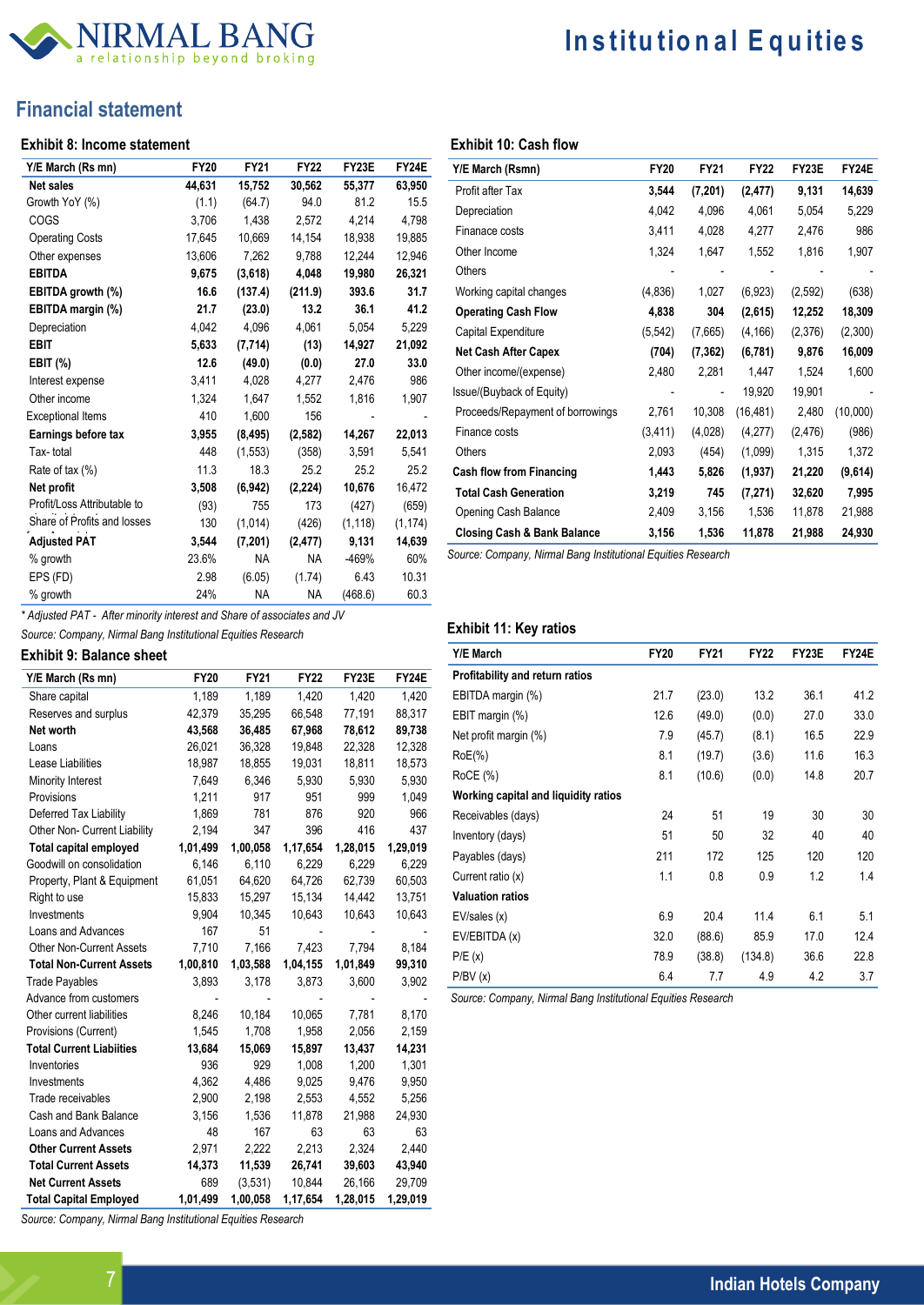

# **Institutional Equities**

## **Rating track**

| Date              | Rating | Market price (Rs) | <b>Target price (Rs)</b> |
|-------------------|--------|-------------------|--------------------------|
| 25 March 2019     | Buy    | 148               | 195                      |
| 8 April 2019      | Buy    | 155               | 195                      |
| 2 May 2019        | Buy    | 154               | 195                      |
| 5 July 2019       | Buy    | 152               | 206                      |
| 6 August 2019     | Buy    | 135               | 206                      |
| 5 September 2019  | Buy    | 133               | 168                      |
| 13 November 2019  | Buy    | 147               | 171                      |
| 26 November 2019  | Buy    | 151               | 174                      |
| 1 February 2020   | Buy    | 142               | 174                      |
| 25 February 2020  | Buy    | 138               | 174                      |
| 23 March 2020     | Buy    | 91                | 127                      |
| 12 June 2020      | Buy    | 93                | 107                      |
| 7 August 2020     | Buy    | 78                | 91                       |
| 23 September 2020 | Buy    | 92                | 116                      |
| 5 November 2020   | Buy    | 97                | 116                      |
| 7 January 2021    | Buy    | 124               | 164                      |
| 4 February 2021   | Buy    | 123               | 164                      |
| 8 March 2021      | Buy    | 126               | 164                      |
| 3 May 2021        | Buy    | 111               | 164                      |
| 8 July 2021       | Buy    | 152               | 192                      |
| 10 August 2021    | Buy    | 142               | 192                      |
| 06 October 2021   | Buy    | 192               | 230                      |
| 22 October 2021   | Buy    | 213               | 294                      |
| 03 January 2022   | Buy    | 218               | 284                      |
| 7 April 2022      | Buy    | 251               | 335                      |
| 28 April 2022     | Buy    | 235               | 320                      |

## **Rating track graph**

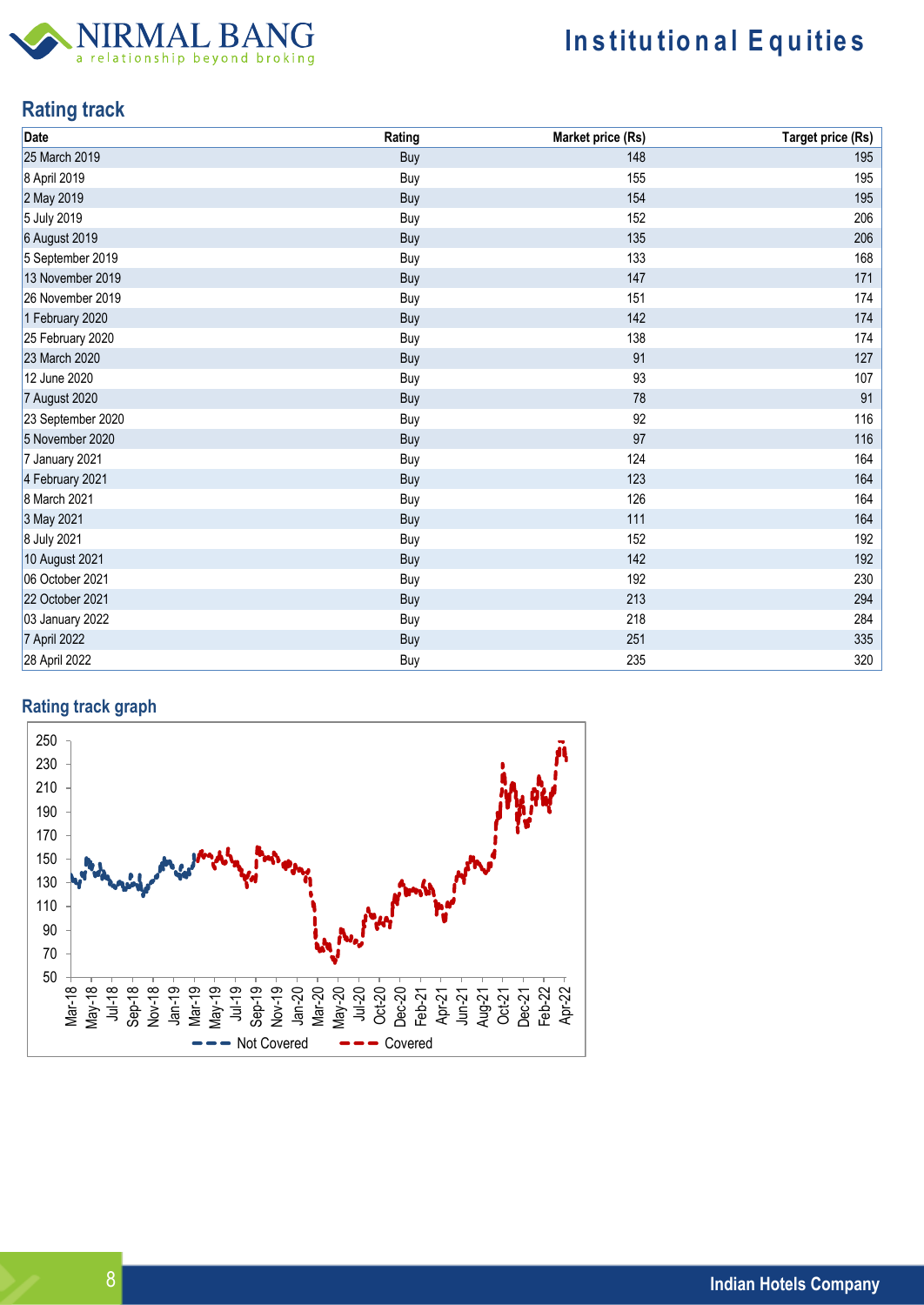

### **DISCLOSURES**

This Report is published by Nirmal Bang Equities Private Limited (hereinafter referred to as "NBEPL") for private circulation. NBEPL is a registered Research Analyst under SEBI (Research Analyst) Regulations, 2014 having Registration no. INH000001436. NBEPL is also a registered Stock Broker with National Stock Exchange of India Limited and BSE Limited in cash and derivatives segments.

NBEPL has other business divisions with independent research teams separated by Chinese walls, and therefore may, at times, have different or contrary views on stocks and markets.

NBEPL or its associates have not been debarred / suspended by SEBI or any other regulatory authority for accessing / dealing in securities Market. NBEPL, its associates or analyst or his relatives do not hold any financial interest in the subject company. NBEPL or its associates or Analyst do not have any conflict or material conflict of interest at the time of publication of the research report with the subject company. NBEPL or its associates or Analyst or his relatives do not hold beneficial ownership of 1% or more in the subject company at the end of the month immediately preceding the date of publication of this research report.

NBEPL or its associates / analyst has not received any compensation / managed or co-managed public offering of securities of the company covered by Analyst during the past twelve months. NBEPL or its associates have not received any compensation or other benefits from the company covered by Analyst or third party in connection with the research report. Analyst has not served as an officer, director or employee of Subject Company and NBEPL / analyst has not been engaged in market making activity of the subject company.

**Analyst Certification:** I, Amit Agarwal, research analyst and Poonam Joshi, the research associate the author of this report, hereby certify that the views expressed in this research report accurately reflects my personal views about the subject securities, issuers, products, sectors or industries. It is also certified that no part of the compensation of the analyst was, is, or will be directly or indirectly related to the inclusion of specific recommendations or views in this research. The analyst is principally responsible for the preparation of this research report and has taken reasonable care to achieve and maintain independence and objectivity in making any recommendations.